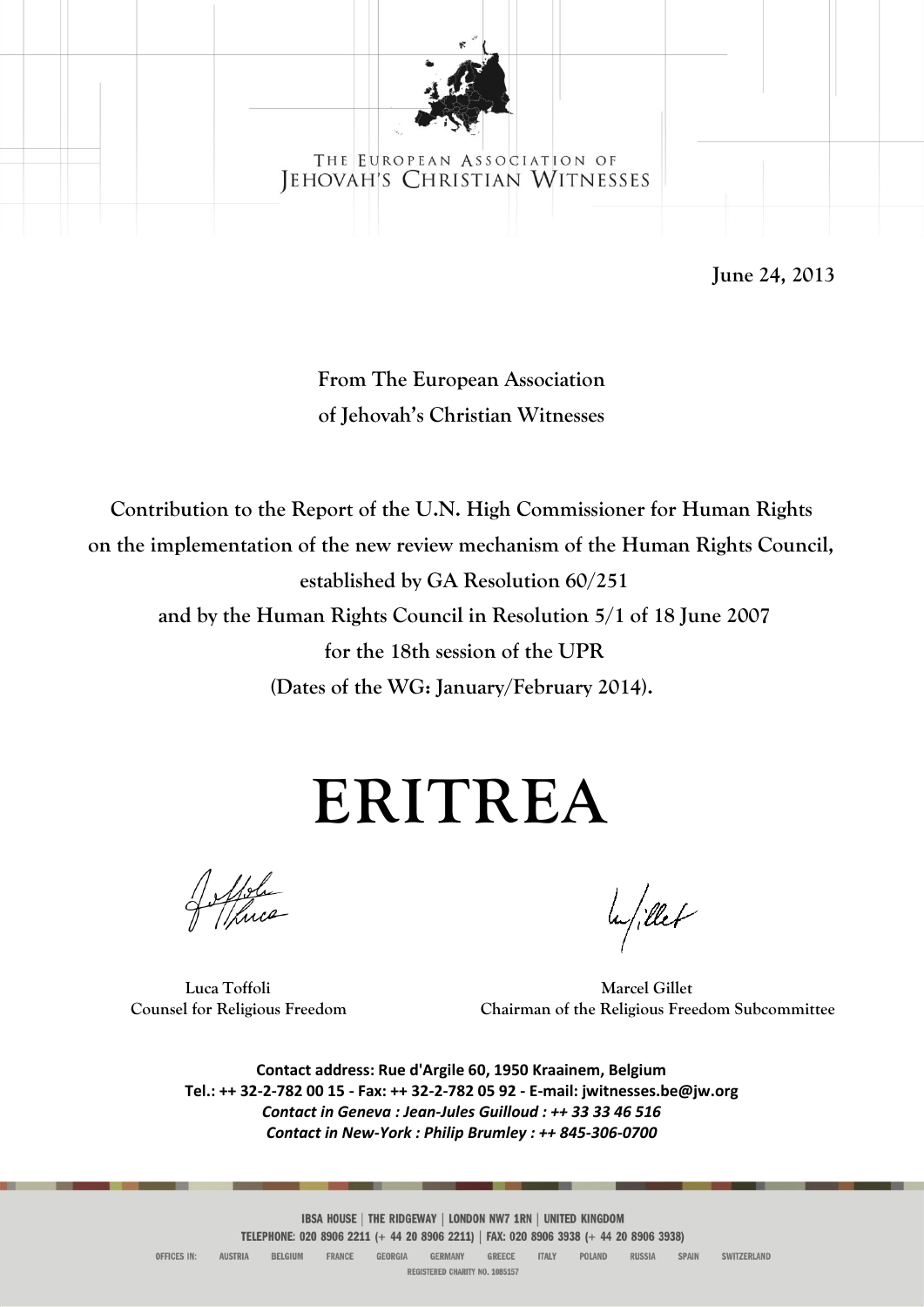#### **SUMMARY OF THE SUBMISSION**

Jehovah's Witnesses experience their most intense persecution in Eritrea, more than anywhere else in the world. The Eritrean government has consistently imprisoned, tortured, harassed, and intimidated Jehovah's Witnesses since it became an independent country in 1993. Jehovah's Witnesses enjoy no basic or fundamental freedoms and the worsening human rights violations are threatening the continued existence of men, women, and children.

The situation of Jehovah's Witnesses in Eritrea has digressed since the previous submission to the UPR in 2009. Two elderly Witnesses have died because of the severe conditions in the Meitir prison camp. Most of those arrested during the 2008 campaign by the Eritrea authorities are still imprisoned. Three Witnesses have been in prison since September 24, 1994.

#### *Introduction*

1. Jehovah's Witnesses have been in Eritrea for decades. Persecution began in 1993 and escalated after a Presidential Decree dated October 25, 1994, in which President Afewerki declared that Jehovah's Witnesses who are Eritrean by birth have revoked their citizenship "by their refusal to take part in the referendum, and have reconfirmed their position by refusing to take part in the National Service, thus deciding to revoke their citizenship." Consequently, all Jehovah's Witnesses in Eritrea were stripped of their basic civil rights. To the present, they are not allowed to work in any government offices, their business licenses are revoked, and their identity cards and travel documents are confiscated.

#### *Imprisonment and abuse of Jehovah's Witnesses*

- 1. **General Situation.** There are 56 of Jehovah's Witnesses imprisoned in Eritrea. Fortyseven are in the Sawa and Meitir prison camps and nine are in other locations. Of these, 15 are known to be imprisoned for their conscientious objection to military service. Others were arrested while attending Christian meetings, while publicly sharing their faith, or for reasons unknown. None of those imprisoned have been formally charged or given a trial and sentenced. Most do not know how long they will remain in prison. Twenty-three are 60 years of age or older, two of whom are 85 years old. Prisoners are denied visitors, including family members.
- 2. **Death of Yohannes Haile.** On August 16, 2012, Yohannes Haile, a 68-year-old Witness and father of nine, died while imprisoned at the Meitir prison camp. According to reports, he succumbed to the excessive heat and a lack of hydration while being held in a metal building half-buried in the ground. He was apparently transferred to a hospital in Meitir for treatment the week prior to his death. His imprisonment started on September 18, 2008, when he was arrested without charges.
- 3. **Death of Misghina Gebretinsae.** In July 2011, Misghina Gebretinsae, a 62-year-old Witness and father of four, died while imprisoned at the Meitir prison camp. Misghina Gebretinsae died under mysterious circumstances, enduring excessive heat and lack of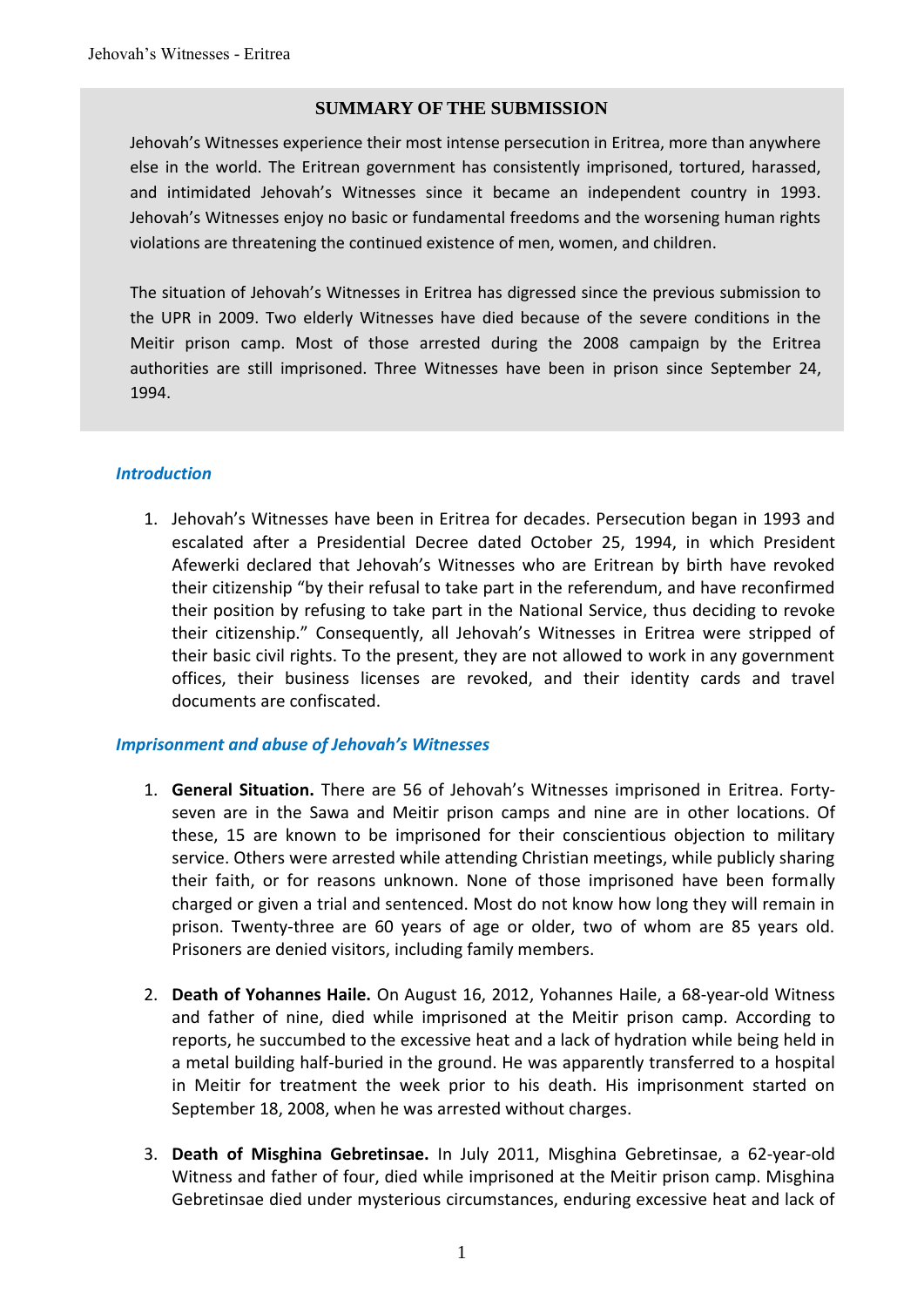hydration while being held in a metal building half-buried in the ground. His imprisonment started on July 10, 2008, when he was arrested without charges.

- 4. **Prison Conditions at the Meitir Camp.** On October 5, 2011, all 25 male Witnesses who were imprisoned at the Meitir camp (including Yohannes Haile) were transferred from the regular prison facility to an area for special punishment and were placed in a halfburied metal building. The heat during the summer months is so intense that no one can stay inside the building during the day. According to eye-witness accounts, prisoners are put outside during the day under an open-air structure with a thatched roof, and then are returned to the metal building at night. The lack of a balanced diet and sufficient water creates a constant struggle to maintain a measure of health.
- 5. Since the death of Yohannes Haile in August 2012, the Meitir prison authorities have moved the other Witness prisoners from the metal building to an outside pen in the same special punishment area. Three elderly Witnesses of the group are also in a critical state of health due to the extreme heat they endured over the summer months.
- 6. **New Arrests.** On April 21, 2012, a number of Jehovah's Witnesses attended a funeral of a fellow believer in the city of Keren. An undercover security agent who was present at the funeral arrested a number of the Witnesses when the service was over. Though some were later released, 10 of these Witnesses are still in detention—4 in Keren and 6 who have been transferred to the Meitir Camp. As noted on the attached prisoners list, the 4 prisoners remaining in Keren are over 70 years old—two of whom are 85 years old.
- 7. **Imprisonment and Release of Children.** On June 28, 2009, Eritrean police arrested and imprisoned 23 of Jehovah's Witnesses who were meeting peacefully for worship in a private home in Asmara. Those arrested included the elderly, women, and children as young as two years old. Although the elderly women and some of the children were released soon after their arrest, two of the children (aged two and three years old) and their mothers were held at the  $4<sup>th</sup>$  Police Station in Asmara until their release on January 4, 2012.

#### *Imprisonment of conscientious objectors to military service*

- 8. On September 24, 1994, conscription started and Jehovah's Witnesses began facing difficulties because of their Bible-based refusal to perform military activities and their general beliefs. Falsely accused of refusing "to recognize the state and its laws" they were stripped of their basic civil rights. Witnesses were subsequently dismissed from employment, were denied use of schools, and were refused identity papers and passports.
- 9. The national military service requirement has no regulations or provisions for conscientious objection. To avoid being arrested by the ever-present military police that patrol the streets, most male Jehovah's Witnesses between the ages of 18 and 40 are in hiding. Those found are arrested and taken to a military camp, where, once they express their conscientious objection to military service, they are detained and usually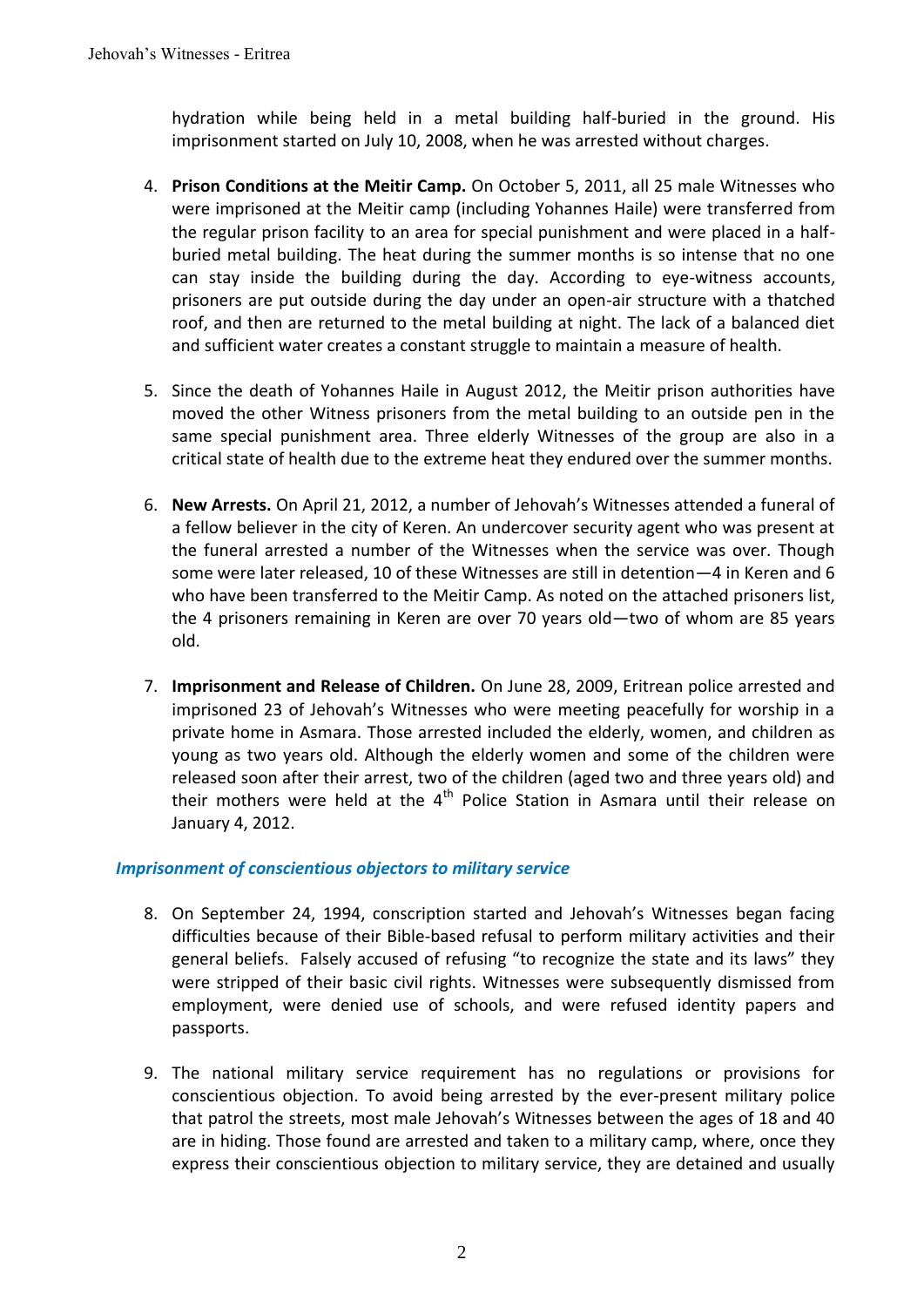tortured. Some of those of military age have managed to flee the country to avoid persecution; some have been caught while fleeing.

10. **Long-term Imprisonment**. Three of Jehovah's Witnesses, Paulos Eyassu, Isaac Mogos, and Negede Teklemariam, have been imprisoned in the Sawa prison since September 24, 1994, because of their conscientious objection to military service. No charges have been filed against them and they have never been tried in court.

### *Denial of education*

11. Jehovah's Witnesses cannot receive a full secular education. When students register for high school in  $9<sup>th</sup>$  grade, they are also required to register for national military service. Upon completing the  $11<sup>th</sup>$  grade, high school students are obliged to go to the Sawa military camp to complete their  $12<sup>th</sup>$  grade education while receiving military training. Therefore, many of Jehovah's Witnesses do not register for a high school education so as not to compromise their religiously motivated stand to refrain from participation in military training or service.

#### *International Efforts to Assist Eritrean Witnesses*

12. For years, Jehovah's Witnesses have attempted to help their Eritrean fellow worshippers through diplomatic channels. They have traveled to the Horn of Africa and met with officials of the African Union, the Intergovernmental Agency for Development, the Delegation of the European Union to the African Union, numerous embassies, and the Foreign Office of Kenya and Uganda. They have also met with the International Red Cross, the United Nations, officials of the Council of Europe and the European Union, the U.S. Department of State, and some Eritrean embassy officials who are willing to meet. Biannually, the Office of General Counsel of Jehovah's Witnesses in the United States provides a human rights report on Eritrea to various governmental agencies and NGOs that are concerned with human rights violations.

Jehovah's Witnesses have often appealed to Eritrean officials to meet with them in an effort to resolve the problems they are enduring. However, the central government in Asmara consistently rebuffs these efforts.

## *Jehovah's Witnesses in Eritrea, and as a worldwide organization, respectfully request the government of Eritrea to:*

- (1) Release all prisoners (see list on next page);
- (2) Allow Jehovah's Witnesses to be legally registered;
- (3) Allow freedom to meet and to use homes for worship;
- (4) Allow access to religious literature;
- (5) Recognize the right of conscientious objection to military service;
- (6) Institute an alternative civilian service law;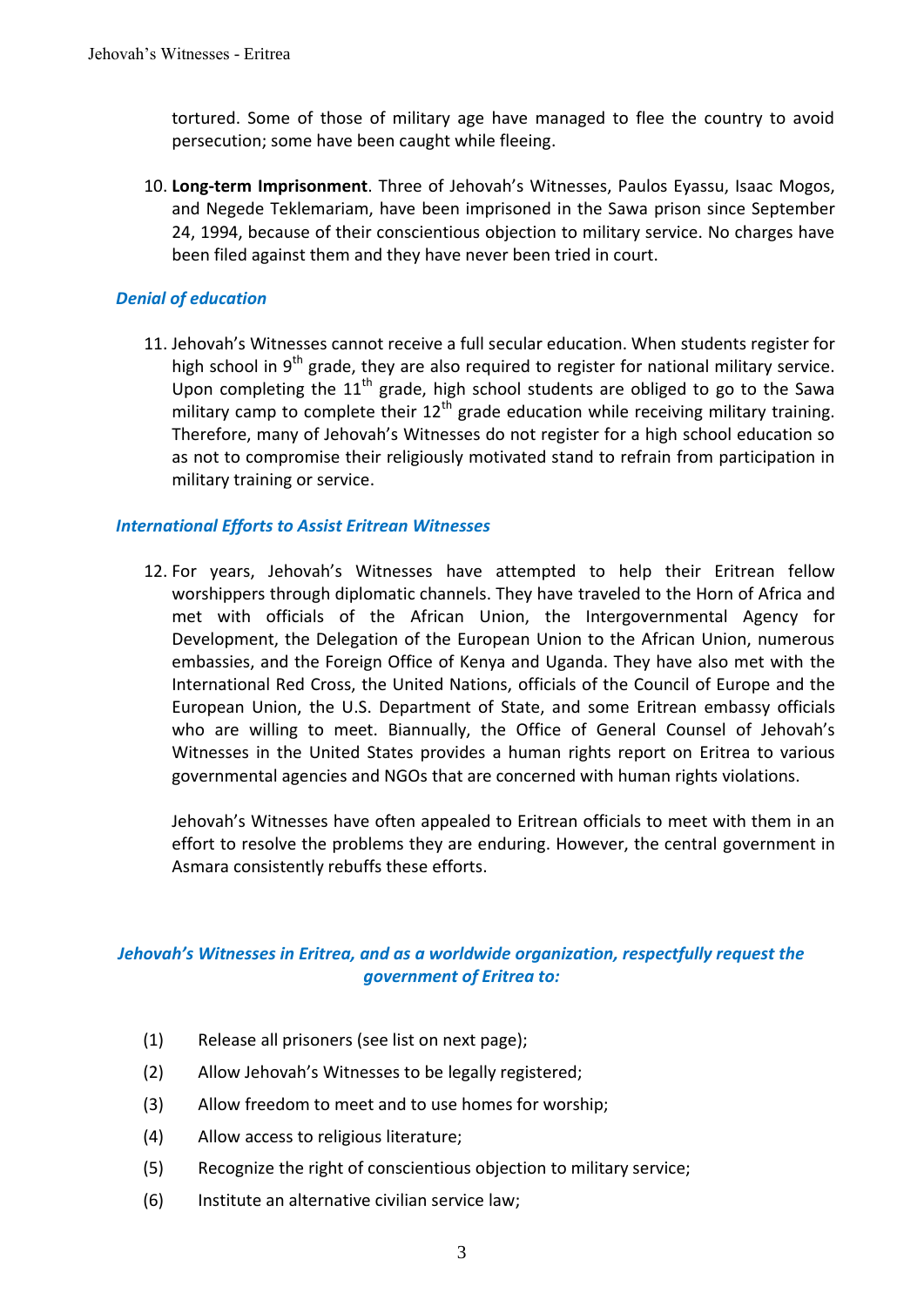- (7) Enable Jehovah's Witnesses to obtain identity cards and travel documents;
- (8) Provide basic secondary education for Witness children; and
- (9) Grant Jehovah's Witnesses their fundamental freedoms including the right to obtain employment in the private and government sector to support their families.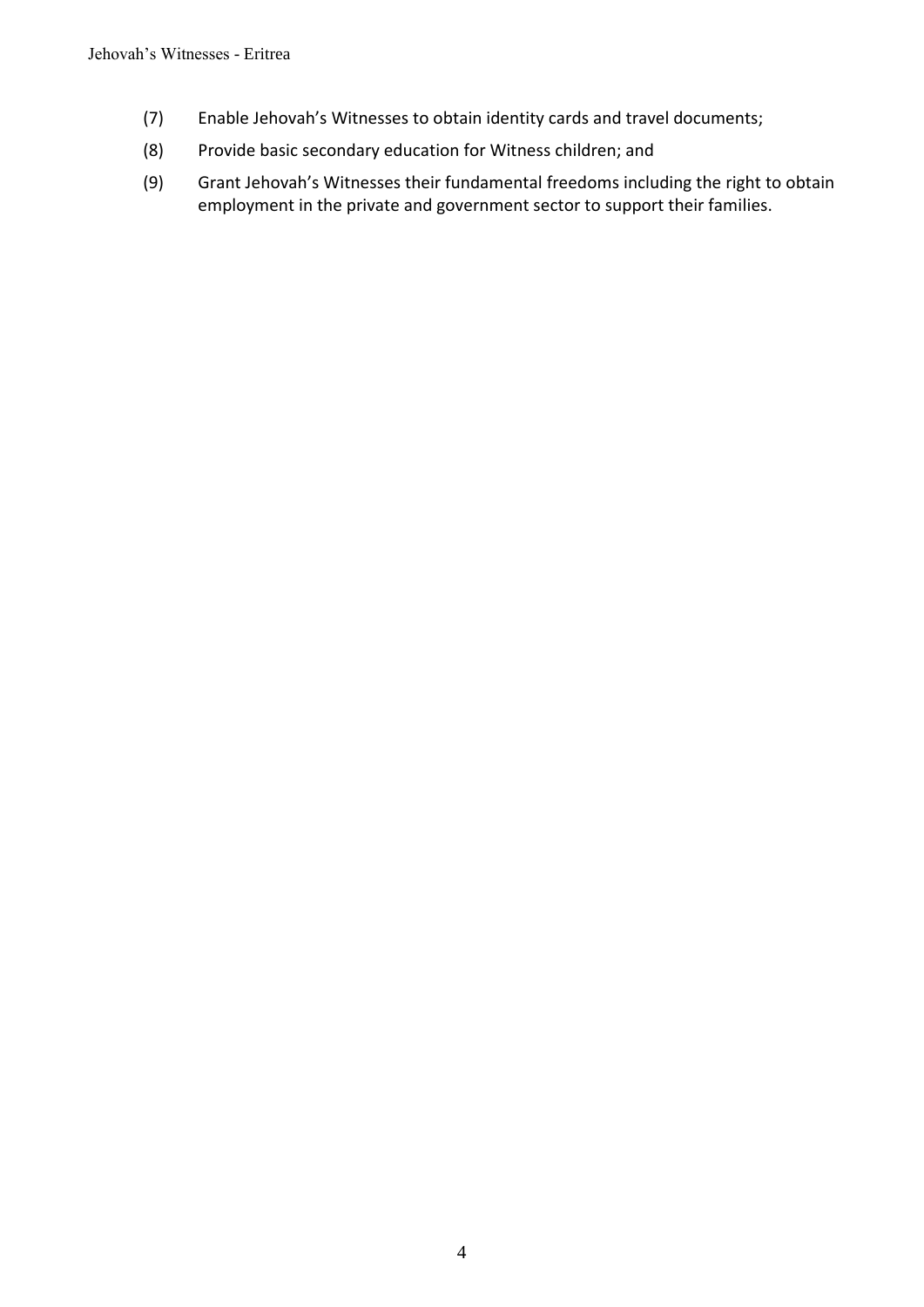#### **FIFTY-SIX IMPRISONED JEHOVAH'S WITNESSES As of June 2013 (Listed by Date of Imprisonment)**

| <b>Name of Prisoner</b>          | Age | Gender | Prison      | <b>Date Imprisoned</b> | <b>Reason for Arrest</b> |
|----------------------------------|-----|--------|-------------|------------------------|--------------------------|
| Paulos Eyassu<br>1.              | 39  | male   | Sawa Camp   | September 24, 1994     | Conscientious objection  |
| <b>Isaac Mogos</b><br>2.         | 36  | male   | Sawa Camp   | September 24, 1994     | Conscientious objection  |
| Negede Teklemariam<br>3.         | 38  | male   | Sawa Camp   | September 24, 1994     | Conscientious objection  |
| Aron Abraha<br>4.                | 38  | male   | Sawa Camp   | May 9, 2001            | Conscientious objection  |
| 5.<br>Mussie Fessehaye           | 40  | male   | Sawa Camp   | June 2003              | Conscientious objection  |
| Ambakom Tsegezab<br>6.           | 36  | male   | Sawa Camp   | February 2004          | Conscientious objection  |
| <b>Bemnet Fessehaye</b><br>7.    | 41  | male   | Sawa Camp   | February 2005          | Conscientious objection  |
| Henok Ghebru<br>8.               | 28  | male   | Sawa Camp   | February 2005          | Conscientious objection  |
| 9. Worede Kiros                  | 55  | male   | Sawa Camp   | May 4, 2005            | Religious activity       |
| 10. Yonathan Yonas               | 26  | male   | Sawa Camp   | November 12, 2005      | Religious activity       |
| 11. Kibreab Fessehaye            | 34  | male   | Sawa Camp   | December 27, 2005      | Conscientious objection  |
| 12. Bereket Abraha<br>Oqbagabir  | 44  | male   | Sawa Camp   | January 1, 2006        | Conscientious objection  |
| 13. Yosief Fessehaye             | 23  | male   | Sawa Camp   | 2007                   | Conscientious objection  |
| 14. Mogos Gebremeskel            | 66  | male   | Adi-Abieto  | July 3, 2008           | Unknown                  |
| 15. Bereket Abraha               | 65  | male   | Meitir Camp | July 8, 2008           | Unknown                  |
| 16. Goitom Gebrekristos          | 76  | male   | Meitir Camp | July 11, 2008          | Unknown                  |
| 17. Ermias Ashgedom              | 22  | male   | Meitir Camp | July 11, 2008          | Unknown                  |
| 18. Habtemichael Mekonen         | 71  | male   | Meitir Camp | July 17, 2008          | Unknown                  |
| 19. Tareke Tesfamariam           | 61  | male   | Meitir Camp | August 4, 2008         | Unknown                  |
| 20. Tesfai Teklemariam           | 59  | male   | Meitir Camp | August 5, 2008         | Unknown                  |
| 21. Goitom Aradom                | 68  | male   | Meitir Camp | August 8, 2008         | Unknown                  |
| 22. Habtemichael<br>Tesfamariam  | 64  | male   | Meitir Camp | August 8, 2008         | Unknown                  |
| 23. Tewoldemedhin<br>Habtezion   | 53  | male   | Meitir Camp | August 9, 2008         | Unknown                  |
| 24. Ghebrehiwet<br>Ghebremichael | 68  | male   | Meitir Camp | August 22, 2008        | Unknown                  |
| 25. Teferi Beyene                | 71  | male   | Meitir Camp | September 23, 2008     | Unknown                  |
| 26. Beyene Abraham               | 60  | male   | Meitir Camp | October 23, 2008       | Unknown                  |
| 27. Asfaha Haile                 | 78  | male   | Meitir Camp | December 2, 2008       | Unknown                  |
| 28. Semere Negusse               | 75  | male   | Meitir Camp | December 22, 2008      | Unknown                  |